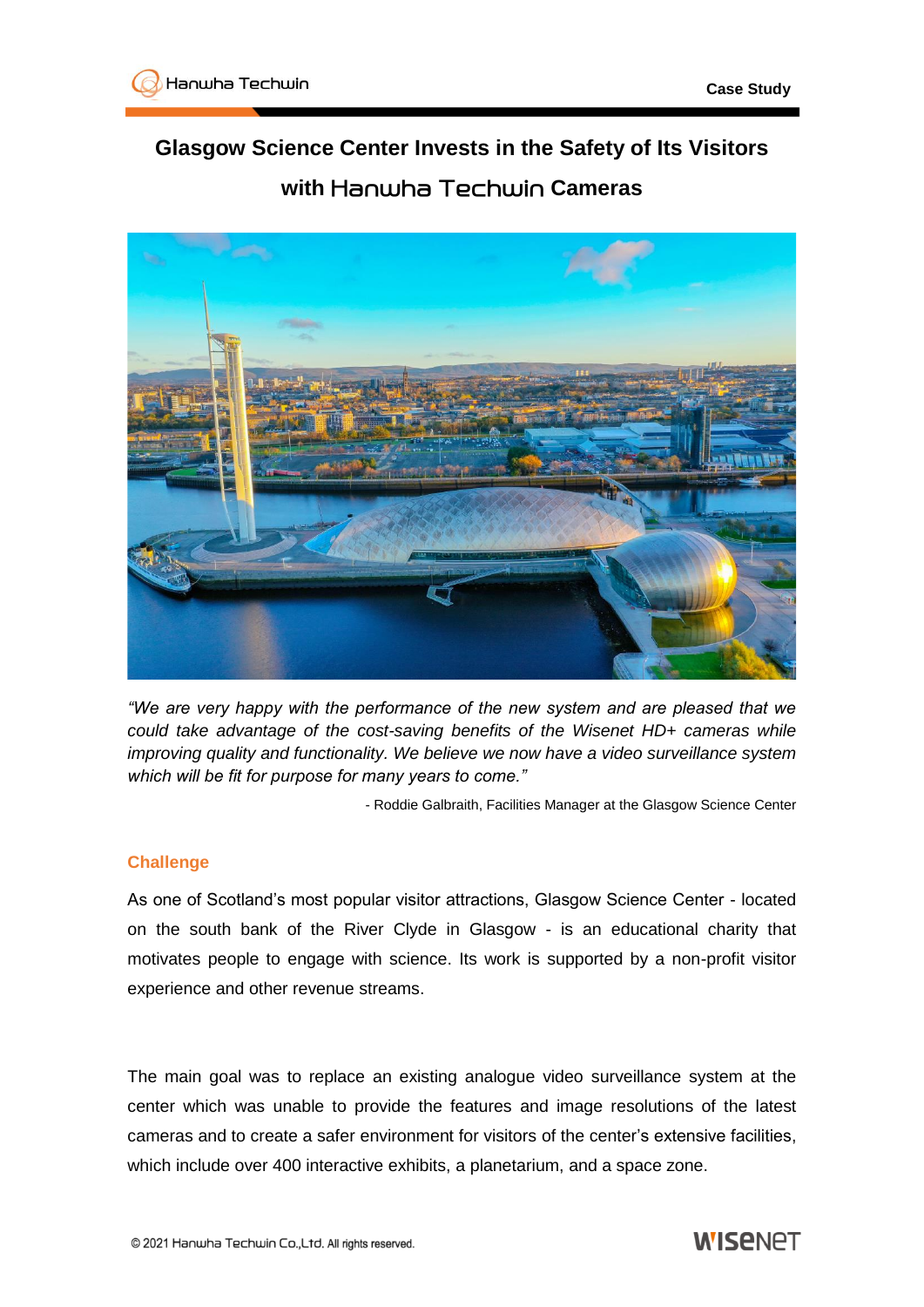The contract was awarded to Scottish Communications Group, one of the UK's leading independent communication and electronic security system integrators, who installed the original analogue CCTV system when the center first opened in 2001.

## **Solution**

A total of 68 new Hanwha Techwin Wisenet cameras were installed at the center, 48 of which have been deployed as replacements for existing analogue cameras, while 20 additional cameras have been installed in new locations to negate any blind spots and give the center's control room operators greater situational awareness.

Scottish Communications Group took advantage of the advice from Hanwha Techwin Europe's pre-sales team to ensure that the most suitable Wisenet internal and external cameras were specified for 68 camera locations. As a result, 40 network cameras with built-in IR illumination were selected from the Wisenet Q series to capture sharp 2 and 4-megapxiel images, regardless of lighting conditions. These Bullet and mini-dome cameras feature Wide Dynamic Range (WDR), which produces clear images from areas that present a challenging mix of bright and dark spots.

The remaining 28 Bullet, PTZ and mini-dome cameras were selected from the Wisenet HD+ analogue series to deliver superb 2-megapixel HD images over coaxial cables.

## **Result**

Wisenet HD+ cameras minimize the cost and disruption of installing new data cabling as they support the transmission of HD images using standard coax cabling at distances of up to 500m. Images are recorded on either a Pentabrid 'hybrid' recorder or a Wisenet NVR, with each of the five devices offering up to 12 terabytes of storage.

"The safety and security of our visitors is always our top priority. We have invested in the latest technology to significantly upgrade the capabilities of our video surveillance infrastructure and provide our security colleagues with a powerful tool which will allow